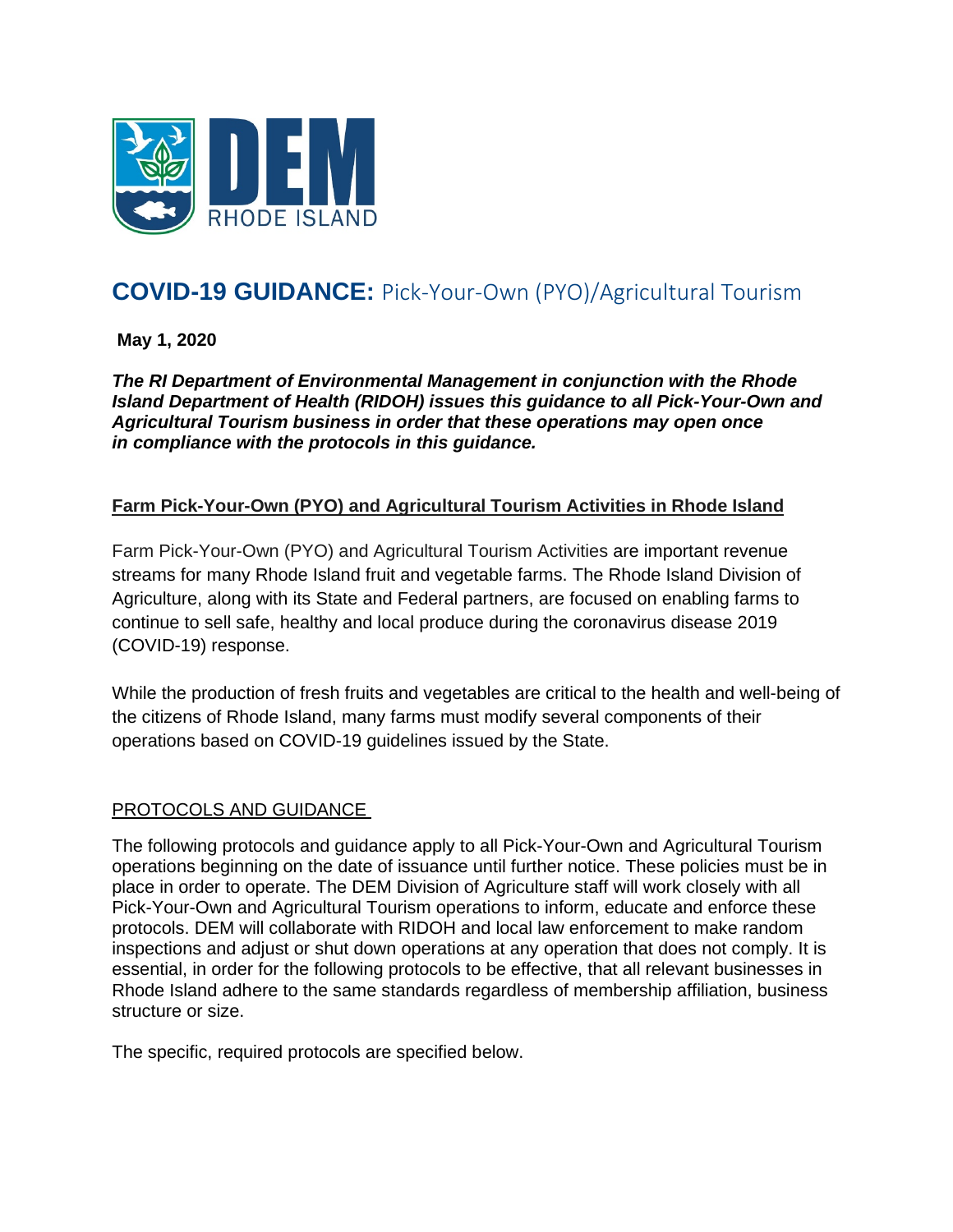#### **Are farm events and tours allowed during the COVID-19 response in Rhode Island?**

No, farms that conduct agricultural tourism events, such as corn-mazes, hay rides and other activities, including but not limited to educational sessions, farm tours, flower picking and other activities where groups of people congregate or are in close proximity are prohibited from conducting such activities while the COVID-19 response is ongoing and this guidance is in place in the State.

**Are farms that support Pick-Your Own activities allowed during the COVID-19 Response in Rhode Island?** Yes, with certain required modifications. Our aim continues to be the support of the many farms that will be entering the production season, so they are able to provide fresh farm products to the residents of Rhode Island.

#### **Guidance for Farm Pick-Your-Own (PYO) activities to limit the spread of COVID-19**

**1) Social Distancing on PYO Farms:** Farms that offer PYO activities as part of their operations must maintain robust social distancing guidelines as issued in this Guidance document or any other State or local Guidance. Farm/PYO managers and staff must take measures to limit the number of PYO customers who can enter fields, farm areas and orchards at one time based on visitation rates and venues designated at the farm to accommodate visitation. Farms should consider PYO by appointment, or having customers make call-ahead reservations in order to limit the number of visitors and better monitor customer field activity.

As mentioned above, farms that conduct agricultural tourism events, such as cornmazes, hayrides and other activities, including but not limited to educational sessions, farm tours, and flower picking are prohibited from such activities when the COVID-19 response is ongoing and this guidance is in place in the State.

PYO operations must remind customers of social distancing, including maintaining a space of at least six feet from one another while on farm. All staff must wear face coverings/masks while on the farm picking fruit and/or vegetables.

Signage at prominent locations, both at registration counters where payment is received, and at stations where harvest boxes, bags or other containers are made available to the public, as well as in fields, must clearly indicate social distancing guidelines, as well as the procedures and rules established by the farm for the conduct of PYO activities. Farm and PYO managers and staff must reinforce both State and proprietary guidance and rules verbally when necessary. As a reminder for farm staff and customers:

> 1) Everyone must maintain social distancing space of at least six feet from one another.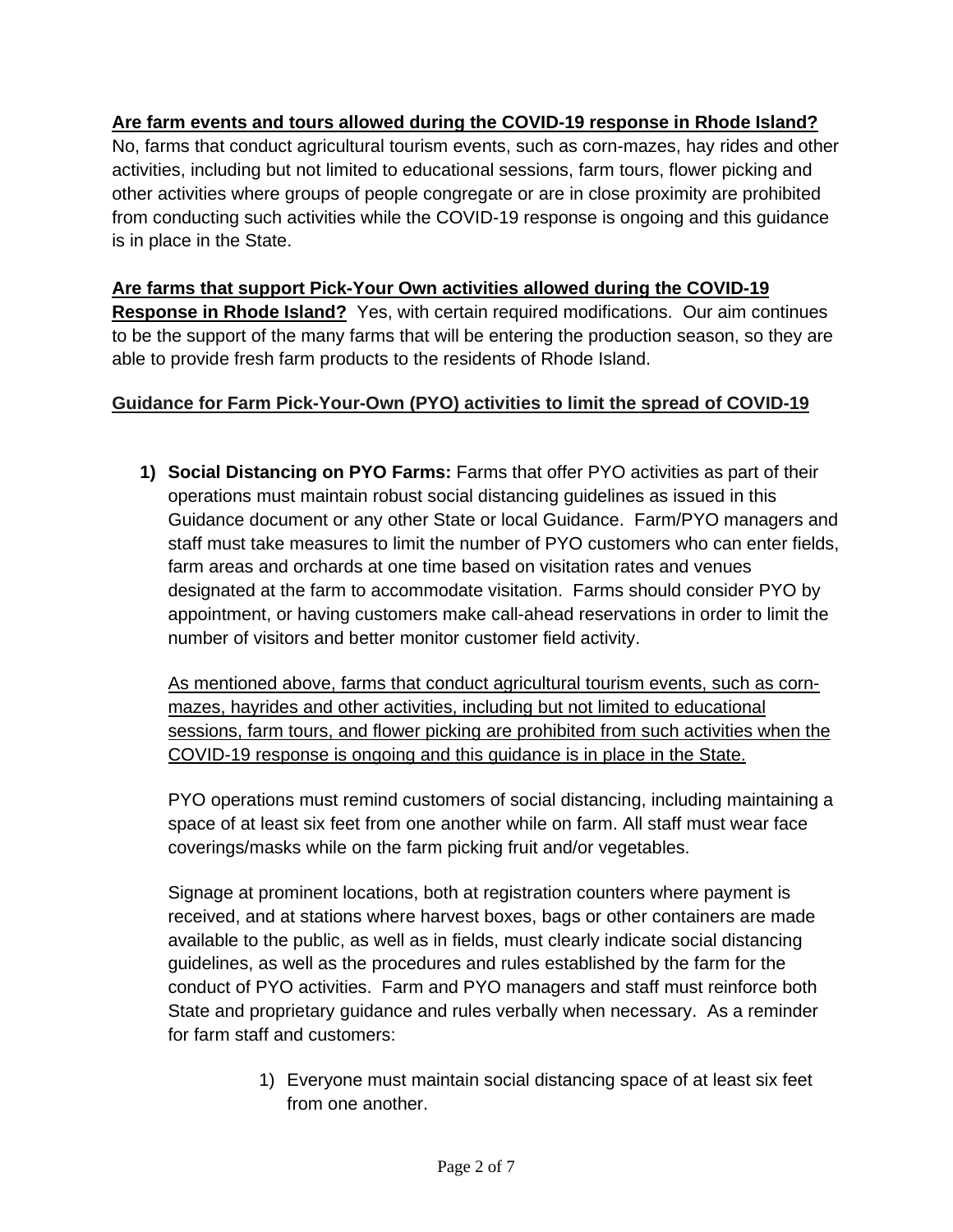- 2) Anyone who is sick, whether customer or employee, is prohibited from any farm activity and instructed to isolate at home.
- 3) Farm employees who are customer facing must wear a cloth face covering.
- 4) Avoid touching your eyes, nose, and mouth.
- 5) Wash your hands frequently with soap and water or use hand sanitizer containing at least 60% alcohol.
- 6) Cover your cough or sneeze with your elbow or a tissue, then throw the tissue in the trash.
- 7) Clean and disinfect frequently touched objects and surfaces twice daily, at a minimum.
- **2) PYO Activity Plans:** Farms that are conducting PYO activities are required to develop an activity plan that identifies the PYO operations rules, by crop, that supports State COVID-19 guidance in place, as well as rules that are established by the farm. The plan must be in place prior to the start of any PYO activity beginning. Plans must be kept at the farm or PYO location and made available in the case of a complaint, or site visit by local or state officials. The plan must include the following information:
	- 1) Location of parking areas and number of spaces available.
	- 2) Location of fields/crops available for PYO.
	- 3) Date range of PYO activities by crop.
	- 4) Primary access points for PYO areas.
	- 5) Number of customers and staff allowed in field/areas/orchards and field rows at any one time.
	- 6) Number and location(s) of hand washing/hand sanitizing stations.
- **3) Farm Communication to Customers:** Ensure farm customers are aware of steps that are being taken to keep them safe while on the farm. Ensure that they know the rules associated with PYO activities, where hand washing and sanitizing stations are located, and who they should contact if a problem or questions arise. Have clear signs that display farm protocol to customers. In addition to on-farm signage, farm owners should communicate the farm PYO plan on social media outlets, farm websites and/or any other online listings, for example Farm Fresh RI listings.
- **4) Customers in the PYO Field/Area/Orchard:** Customers and staff must be allowed in PYO areas in limited numbers, allowing for the maintenance of social distancing and safe harvest of crops. Farms must implement practices that apply guidelines by minimizing not only the number of customers allowed in a field, area or orchard, but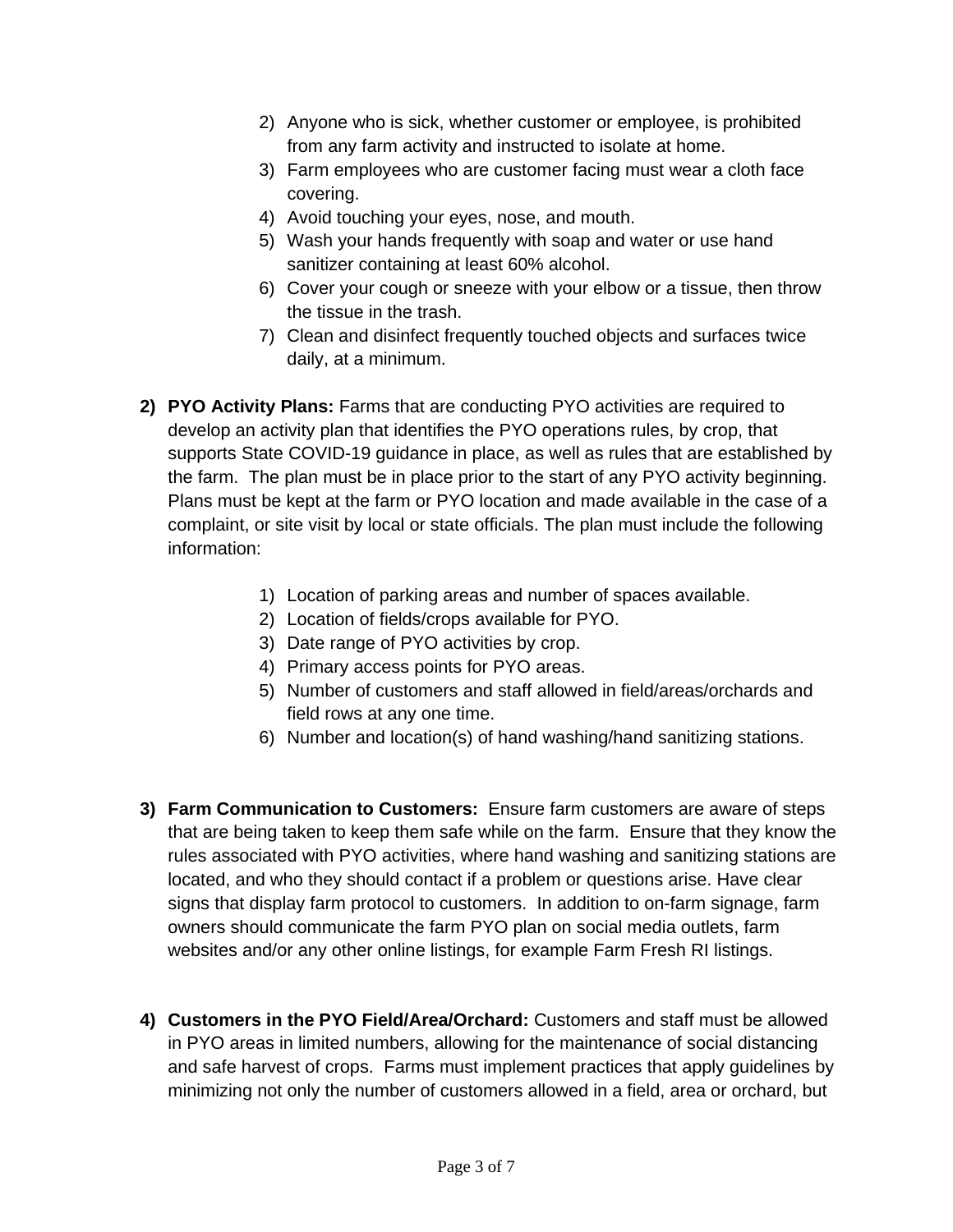also by minimizing the number of customers in each field row during picking. Farms should also utilize one-way flow in field rows to minimize the potential for contact during picking. This can be accomplished through both verbal direction by farm staff and through signage placed at the entry point to PYO areas and rows. Children must stay within close proximity of an accompanying adult and supervised at all times.

- **5) PYO Staff and Customer use of Cloth Face Coverings:** Customer facing staff at any PYO must utilize cloth face coverings while harvesting crops at PYO locations in accordance with RI Executive Orders, as well as any other state and local guidance and requirements. All PYO owners must provide face coverings for their employees. Face coverings can include scarves, bandanas and other homemade and nonfactory-made masks. This is particularly important for certain PYO crops that place customers in close proximity to produce on the plant. Additionally, PYO owners must take steps to remind customers to wear face coverings. That means you should be putting up signs at the door reminding customers to wear a face covering inside. Customers should utilize masks and face coverings that they bring with them to the farm.
- **6) Minimize the Number of Touches during PYO Activities:** Farm PYO managers and staff, as well as customers, must minimize the handling of produce during PYO activities. Farm/PYO managers and staff must facilitate reduced handling of produce by customers in the field. This can be accomplished through in-field monitoring, verbal reinforcement and signage of the PYO rules of the farm.
- **7) The Use of Reusable Harvest Bags/Containers and Boxes:** Farm staff, as well as PYO customers, shall not conduct the picking of produce if reusable harvest bags/containers and/or boxes are utilized until further notice. Farms must supply, to PYO customers, new single-use harvest bags/containers and boxes while COVID-19 response operations are ongoing in the State.
- **8) PYO Harvest Bag/Containers and Box Storage:** Harvest bags/containers and/or boxes used for PYO operations must be stored away from customer flow areas and should be covered by a plastic covering. Customers are not allowed to select or handle harvest containers utilized for PYO activities. Farms are encouraged to hand-out harvest containers upon registration or at primary access points in PYO areas.
- **9) Should farms be disinfecting PYO produce?** There is no indication that COVID-19 is transmitted via produce. The virus is thought to be spread mainly from person to person, [according to the Centers for Disease Control and Prevention \(CDC\)](https://urldefense.proofpoint.com/v2/url?u=https-3A__www.cdc.gov_coronavirus_2019-2Dncov_prepare_prevention.html&d=DwMFAw&c=lDF7oMaPKXpkYvev9V-fVahWL0QWnGCCAfCDz1Bns_w&r=eNHhKpUTWno0OCCO36klzi-gCZhKXhiakt-MJ9iZ2Do&m=-1p29xG9fkFSNHCQUxKQla0TES_6t6JaosXnfRZGUUA&s=JNDMA8B8uyIp3Wyhk0ZKbu0ZpeUuPv_uOhLaHGzmCW4&e=). For most farms the level of operational change and amount of disinfectant needed to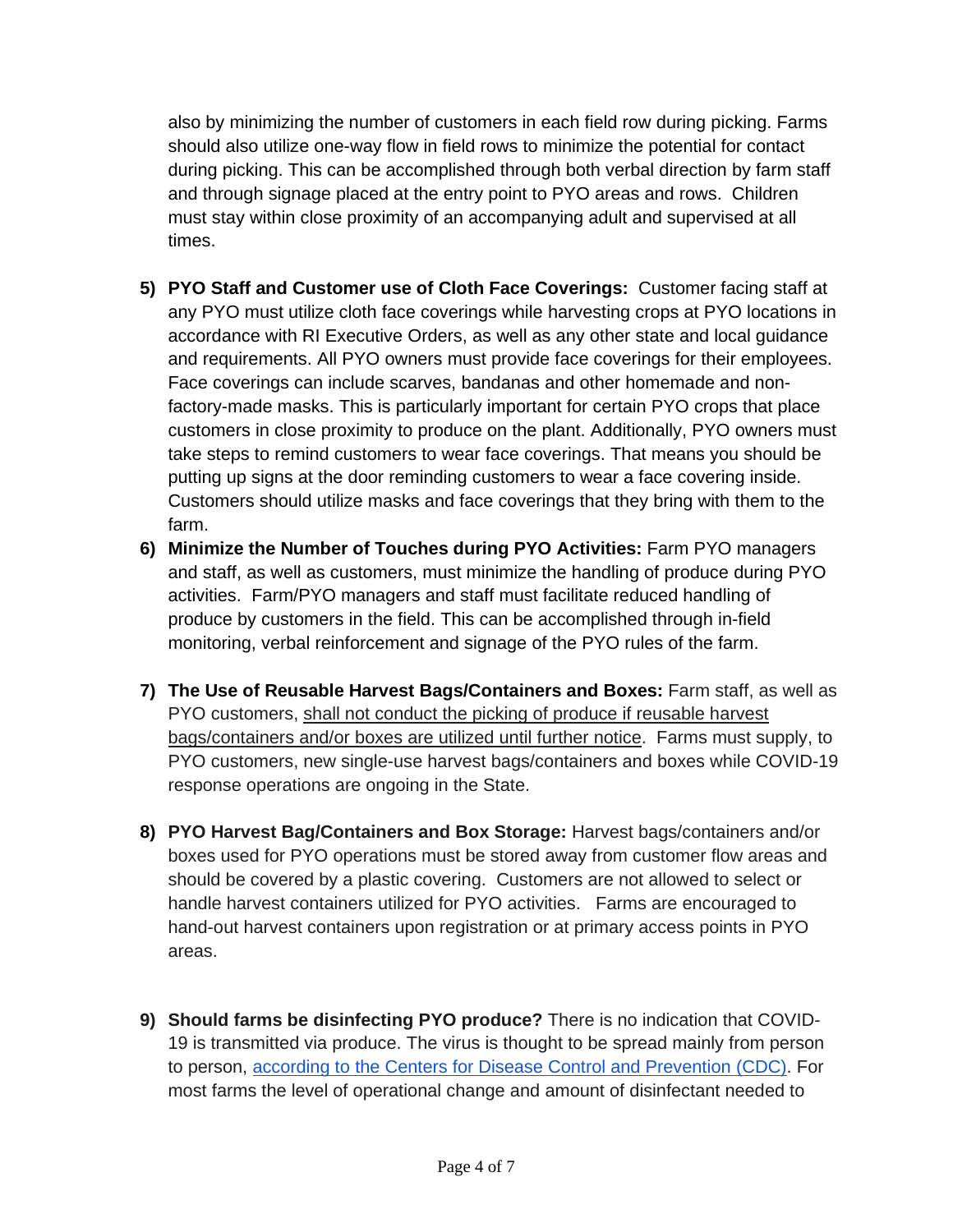disinfect produce is unrealistic. If you are using a chemical specifically designed for use on food, please follow the instructions located on the label of the product to find directions on the proper use of the product.

- **10)PYO Registration/Check-in Tables:** PYO Farms must limit the use of tablecloths in order to make it easier to clean, sanitize and disinfect tables and contact surfaces, or utilize a sheet of clear plastic over the top of the tablecloth to facilitate maintenance. PYO farms must clean and sanitize displays and contact surfaces at increased intervals during PYO operations. Farms are recommended to discontinue the use of PYO display items and contact surfaces that cannot be cleaned, sanitized and disinfected. The virus that causes COVID-19 can be stable for several hours to days on surfaces, up to 24 hours on cardboard, and up to two to three days on plastic and stainless steel [https://www.nih.gov/news-events/news-releases/new-coronavirus](https://www.nih.gov/news-events/news-releases/new-coronavirus-stable-hours-surfaces)[stable-hours-surfaces.](https://www.nih.gov/news-events/news-releases/new-coronavirus-stable-hours-surfaces)
- **11)What should PYO Farms use for disinfection and sanitizing?** The EPA has provided [a list of disinfectants for use against SARS-CoV-2,](https://urldefense.proofpoint.com/v2/url?u=https-3A__www.epa.gov_pesticide-2Dregistration_list-2Dn-2Ddisinfectants-2Duse-2Dagainst-2Dsars-2Dcov-2D2&d=DwMFAw&c=lDF7oMaPKXpkYvev9V-fVahWL0QWnGCCAfCDz1Bns_w&r=eNHhKpUTWno0OCCO36klzi-gCZhKXhiakt-MJ9iZ2Do&m=-1p29xG9fkFSNHCQUxKQla0TES_6t6JaosXnfRZGUUA&s=-5Nvi9ToYdFBQ08U9UZxo9eTlA7nIAQNgOyuxgf8z2M&e=) the virus that causes COVID-19. RIDOH requires regular cleaning with soap or other detergents and recommends the use of disinfectants that have been approved by the EPA for use against SARS-CoV-2. Employers should maintain records that include documentation of date, time, location, and procedures for all cleaning activities.
- **12)Can PYO Farms use bleach as a sanitizing agent on contact surfaces?** Yes**,**  you can also follow the CDC guidance and use a [mixture of bleach](https://urldefense.proofpoint.com/v2/url?u=https-3A__www.cdc.gov_coronavirus_2019-2Dncov_prepare_cleaning-2Ddisinfection.html-3FCDC-5FAA-5FrefVal-3Dhttps-253A-252F-252Fwww.cdc.gov-252Fcoronavirus-252F2019-2Dncov-252Fcommunity-252Fhome-252Fcleaning-2Ddisinfection.html&d=DwMFAw&c=lDF7oMaPKXpkYvev9V-fVahWL0QWnGCCAfCDz1Bns_w&r=eNHhKpUTWno0OCCO36klzi-gCZhKXhiakt-MJ9iZ2Do&m=-1p29xG9fkFSNHCQUxKQla0TES_6t6JaosXnfRZGUUA&s=ZRqNw2R3pvUvnhoSAMjApbQshGvECptZY1nQ0N1G-dw&e=) and water (5 tbsp per gallon or 4 tsp per quart).
- **13)Hand Washing/Hygiene Stations:** PYO farms must make available hand washing stations and supplies for farm staff and customers to promote personal hygiene and issued guidance during the COVID-19 response. Portable sinks equipped with soap, hand sanitizers and paper towels must be made available in amounts relative to the total number of anticipated visitors. Hand washing stations can be brought in by the farm to augment current facilities for customer use. Hand sanitizer stations can be useful, though should not be used as a replacement for handwashing stations.
- **14)Gloves:** Farm staff must utilize disposable gloves or utensils for handling all readyto-eat foods during PYO operations. Gloves can provide a barrier between hands and produce, preventing transmission of pathogens. They can also be a good reminder not to touch your face. Remember however, that gloves can be a source of contamination if not used properly. Follow CDC glove removal quidelines and please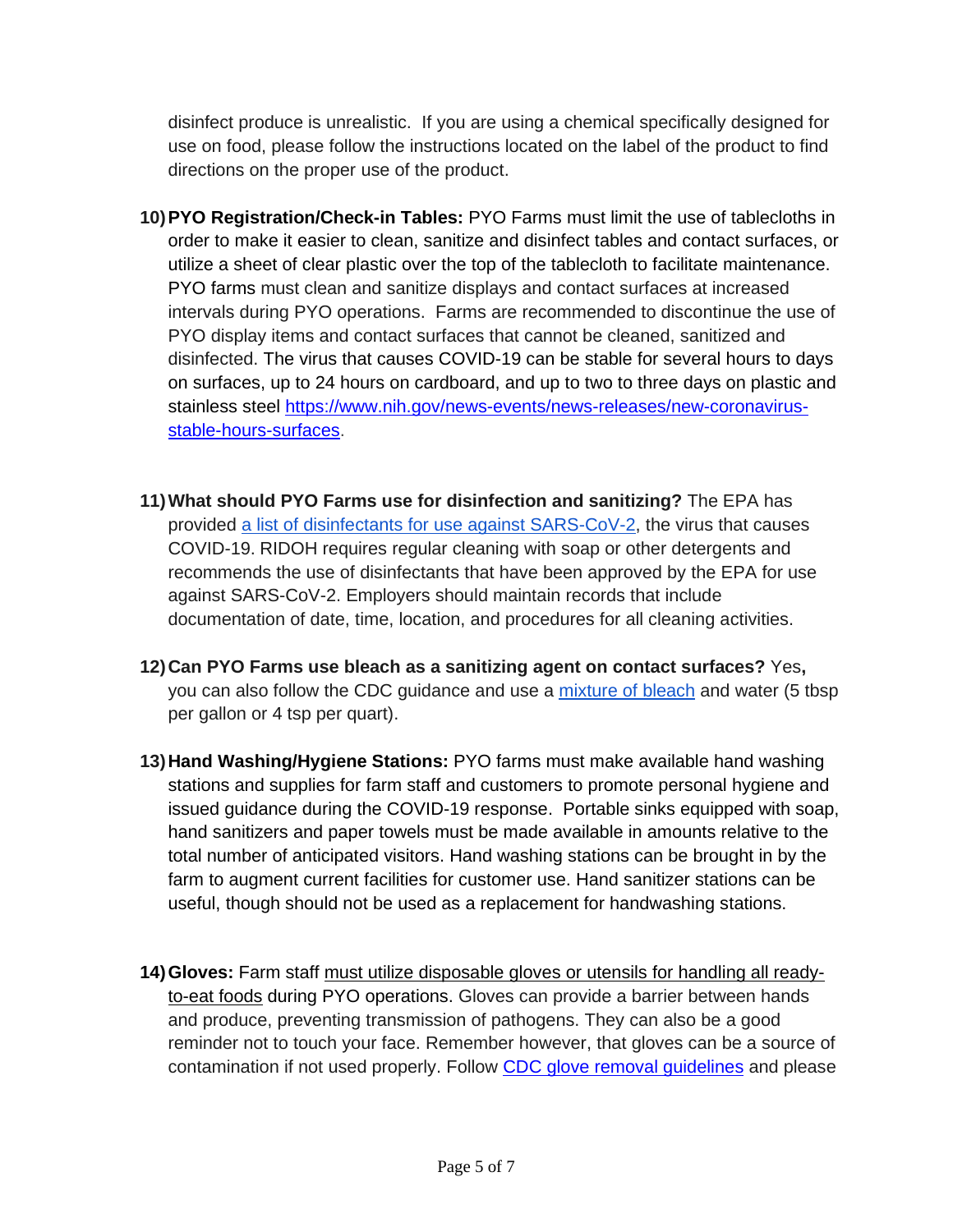remember to [follow hand washing guidelines](https://www.cdc.gov/handwashing/when-how-handwashing.html) recommended by the CDC before putting on gloves and between glove change-outs.

- **15)PYO Farm Money Handling:** Farms are strongly encouraged to minimize cash transactions. If more than one person is working the table, vendors should designate one person to handle money and another to handle produce/product. Vendors can round their prices to the nearest dollar so they can reduce the acceptance of coins and minimize the handling of change. Clean and sanitize credit card readers and POS equipment periodically and between transactions. Online payment application platforms used on smartphones, such as Venmo or PayPal, are a viable option to facilitate transactions at markets and farm stands.
- **16)Establish Relationships:** Communicate with key community partners, such as local town officials, and collaborate with them on broader planning efforts during the COVID-19 response.
- **17)Plan for Cancellations:** Identify actions to take if you need to cancel your PYO activity, such as communications with customers and staff. Share planned closure communication strategy and channels with community partners in advance.
- **18)PYO Customer/Consumer Education and Outreach:** Keep farm staff and customers updated on PYO information and guidelines and ensure people who are sick stay home. Emphasize that protecting public health is paramount to your farm, and describe any changes to PYO operations to prevent the spread of infection. Use health messages and materials developed by credible public health sources such as the RI Division of Agriculture, RIDOH, or the CDC to encourage your farm staff and customers to practice good personal hygiene habits.

### **Background on COVID-19**

COVID-19 is the disease caused by the SARS-CoV-2 virus ("the novel coronavirus"). For additional information about COVID-19, including the latest guidance, visit www.health.ri.gov/covid or<https://www.cdc.gov/coronavirus/2019-nCoV/index.html>

## **Foodborne Exposure to COVID-19 (As of 3/24/2020)**

Unlike foodborne gastrointestinal (GI) viruses like norovirus and hepatitis A that often make people ill through contaminated food, SARS-CoV-2, which causes COVID-19, is a virus that